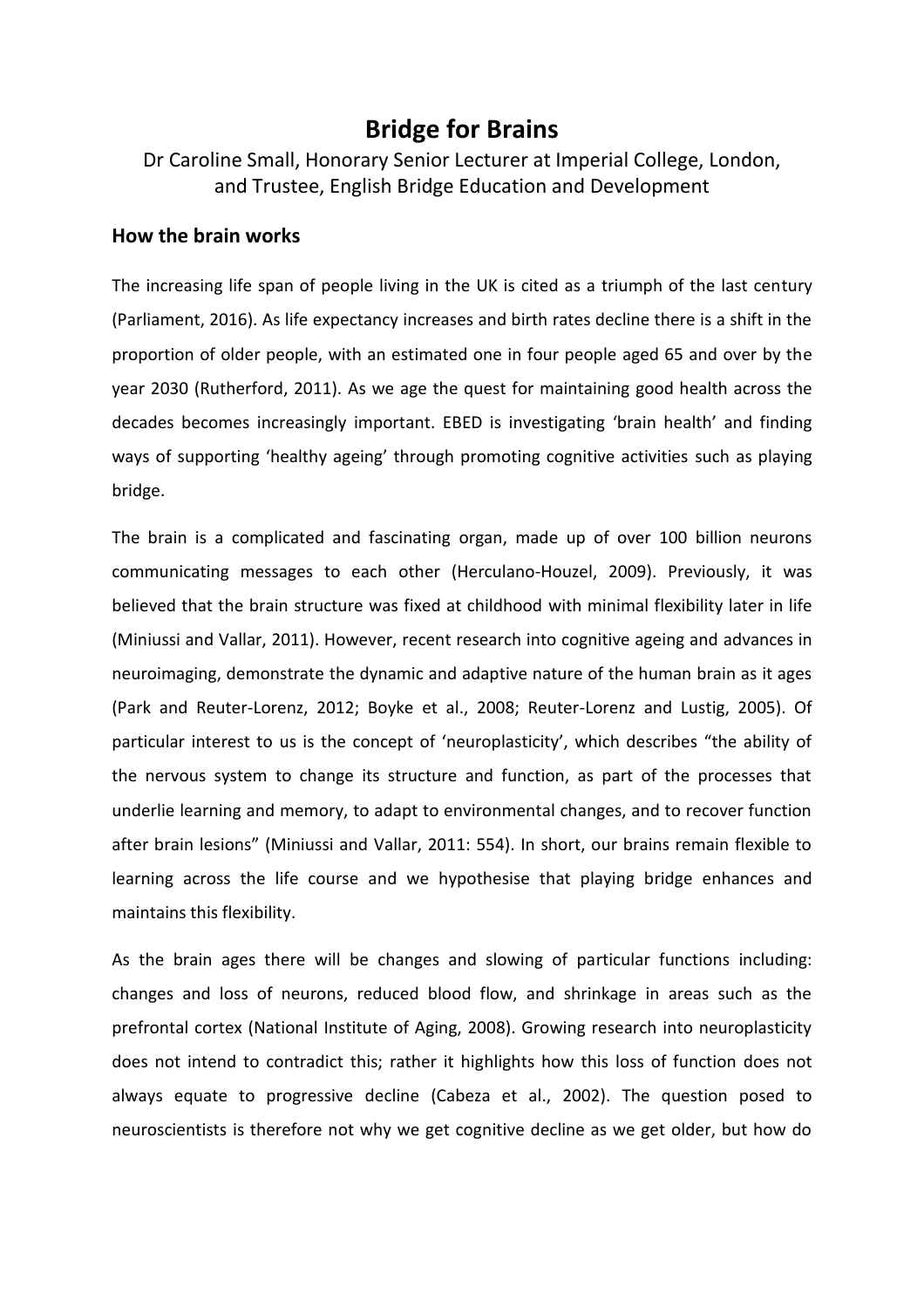older adults continue to function well in light of these declines (Goh and Park, 2009). Moreover, playing bridge may be protective to this decline.

It is suggested by Park and Reuter-Lorenz (2009) that the declining function triggers a homeostatic response , i.e. the body attempts to balance the decline through reorganisation and repair. The ensuing strengthening of connections, disuse of weak or faulty connections, and formation of new connections is termed 'scaffolding' (Park and Reuter-Lorenz, 2009). Figure 1 illustrates a simplified version of this process. If we imagine that there is a clear pathway in our brain from circle to rectangle, over time this pathway can become interrupted, whether that is through a weakening in the connection or the introduction of an obstacle. Despite this, the rectangle still exists; therefore, 'scaffolding' seeks to find new ways of gaining access to this information.



Figure 1: The process of scaffolding in the context of neuroplasticity

The nature of the obstacle may alter the brain's ability to compensate for it; however, it begins to highlight the flexibility of the brain and connections within it. Interestingly, the process of 'scaffolding' is not unique to cognitive decline, but is suggested to occur across the lifespan in response to cognitive challenges (Park and Reuter-Lorenz, 2009). In children and younger adults this process is about strengthening the primary connections, i.e. making the route from circle to rectangle in Figure 1 more robust. Whereas, as we age and these connections weaken, a secondary route is needed that, although less efficient than the first route, enables us to reach the same end point (Goh and Park, 2009).

The scaffolding theory of ageing and cognition supports the idea that engaging in novel tasks or environments, or cognitive training, can enhance the development of compensatory scaffolding. Ultimately this could lead to protection of cognitive functioning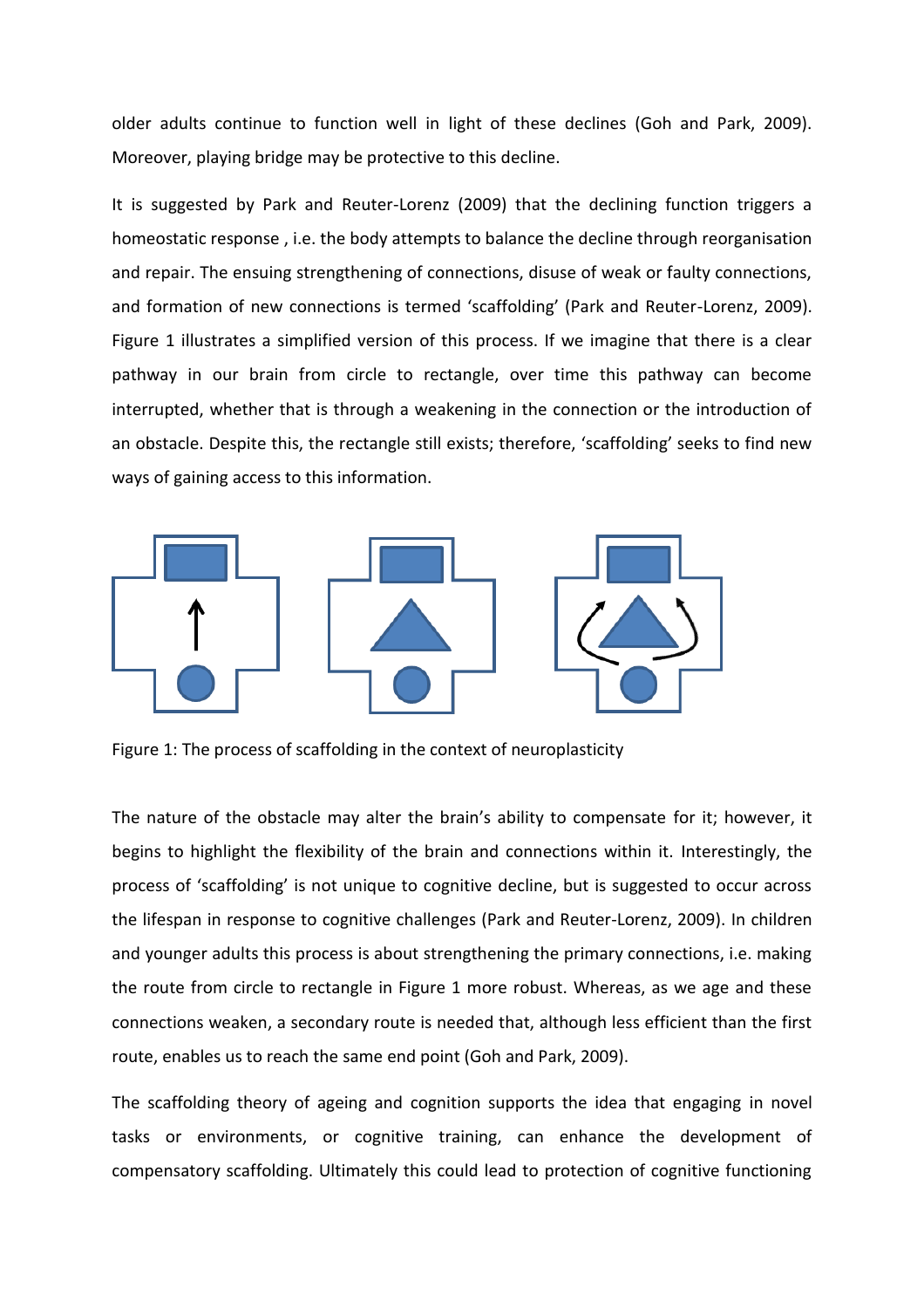(Park and Bischof, 2013). We hypothesise that bridge strengthens the primary connections and promotes the development of secondary routes.

## **Study 1: Does bridge increase wellbeing?**

There is a commonly held view that those playing bridge beyond the age of 60+ tend to remain alert into their 80s and 90s. There is no doubt that serious bridge playing requires higher cognitive processes associated with the frontal areas of the cerebral cortex. However, there is little scientific investigation of the topic.

Bridge could have a direct positive effect on the neuronal function of an individual. As discussed above bridge could strengthen and initiate primary connections in the young and allow the brain to develop secondary routes as it ages. In order to examine this further, we hypothesised that bridge could:

- 1) Directly develop and maintain the neuronal pathways in the brain. This occurs primarily as a biochemical process in the brain driven by the physical mental activity required to play bridge.
- 2) Enhance the feeling of well-being in individuals. That bridge increases the purpose of life as one ages, increases the social interaction an individual has, and decreases the feeling of isolation.

Recent research has demonstrated that individuals taking up membership of a club at retirement live longer. In order to examine the role of bridge on an individual's well-being EBED has undertaken a study in collaboration with the University of Stirling.

To investigate the association between playing bridge and various indicators of wellbeing, an online questionnaire was developed to capture demographic, social, subjective wellbeing, and bridge playing characteristics of individuals. The survey method was selected as a productive and robust way of quantitatively capturing both characteristics and perceptions of respondents (May, 2011). Questions relating to demographic, social and wellbeing domains were chosen from a subset of the questions contained in Wave 6 of the English Longitudinal Study of Aging (ELSA). $^1$  ELSA is a published peer reviewed longitudinal

 $\overline{\phantom{a}}$ 

 $1$  The complete set of questions used in this survey can be viewed, along with the dataset itself, at the following site: *Link to DataSTORRE desposit of data and survey.*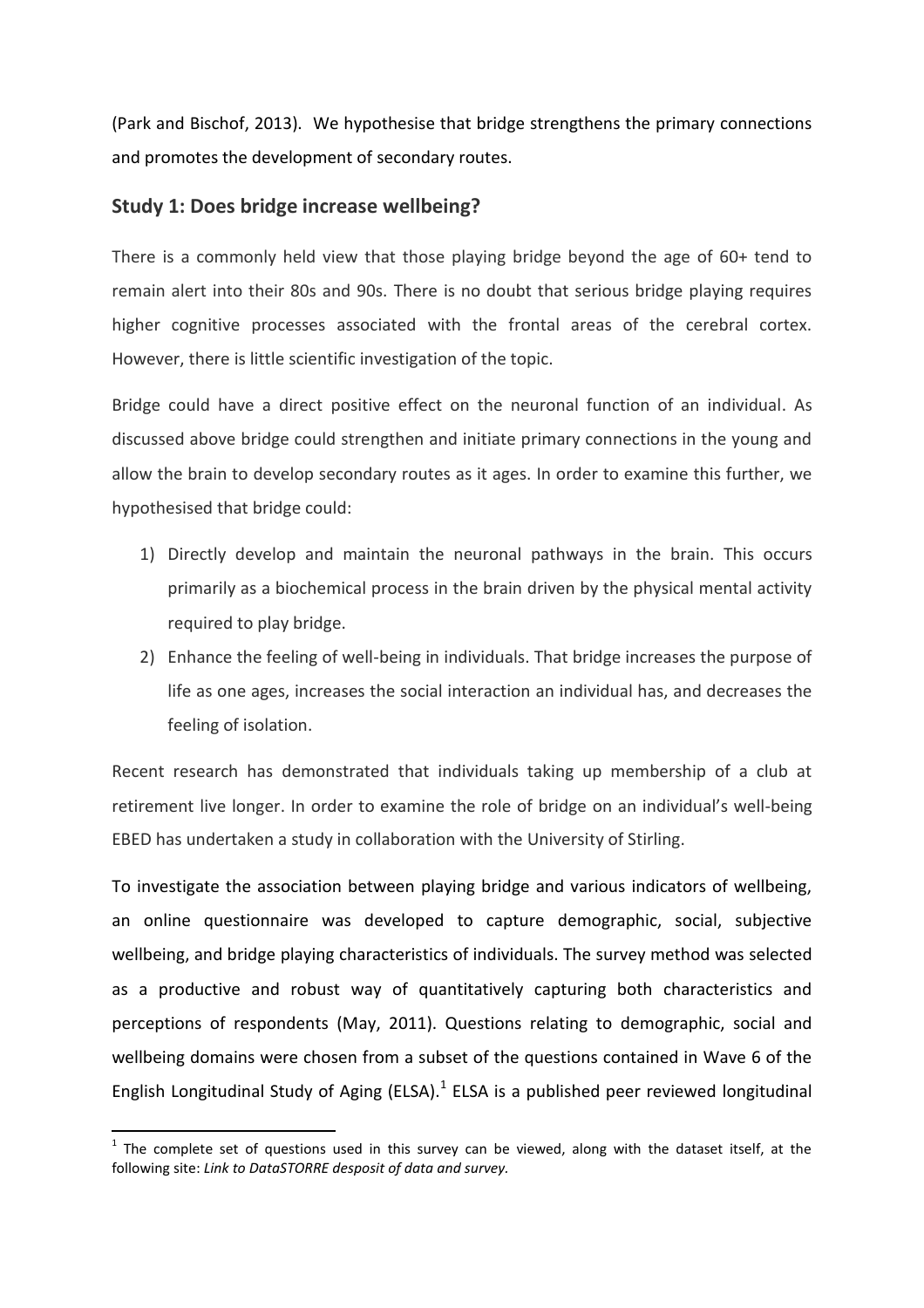survey of a representative sample of individuals in England aged 50 and older. Wave 6 was conducted in 2012 and captured information relating to the health, social, wellbeing and economic circumstances of 10,601 individuals.<sup>2</sup> The population of interest in this study was bridge players and their non-playing counterparts. The questionnaire was mainly disseminated to bridge players in the UK via the EBU website, with a small number of international and non-bridge playing individuals captured in the sample. We were overwhelmed by the response to the questionnaire and received over 7000 responses and would like to thank all the participants of the study.

In order to examine what factors account for variation in average wellbeing, we developed a statistical model using linear regression. We modelled an individual's wellbeing score as a function of age, sex, retirement status, whether they have a higher educational qualification (i.e. degree or higher), the presence of a partner with whom they live, membership of a social network, ability to socialise when they feel like it, and whether or not they play bridge.

The results of the model suggest that individuals who play bridge have higher levels of overall wellbeing; on average playing bridge is worth an additional 1.48 points to an individual's score. Importantly this is net of the other factors in the model and this figure is statistically significant, implying that this finding is unlikely to have resulted by chance. Perhaps unsurprisingly, the ability to socialise when an individual feels like it has a larger effect on wellbeing. Females have higher wellbeing scores compared to males, as do those living with a spouse of partner. Interestingly the effect of bridge on wellbeing is higher than the effect of female vs male, or the effect of living with a spouse or partner. The full findings of this research are available at [www.ebedcio.org.uk/files/docs/research/individual](http://www.ebedcio.org.uk/files/docs/research/individual-wellbeing-and-bridge-an-empirical-analysis.pdf)[wellbeing-and-bridge-an-empirical-analysis.pdf](http://www.ebedcio.org.uk/files/docs/research/individual-wellbeing-and-bridge-an-empirical-analysis.pdf)

**Our initial research has demonstrated, for the first time, that playing bridge has a statistically significant positive effect on wellbeing.** 

 $\overline{\phantom{a}}$ 

 $2^{2}$  Further information on the study, including question modules and sample design, can be found at: [http://www.elsa-project.ac.uk/about-ELSA.](http://www.elsa-project.ac.uk/about-ELSA)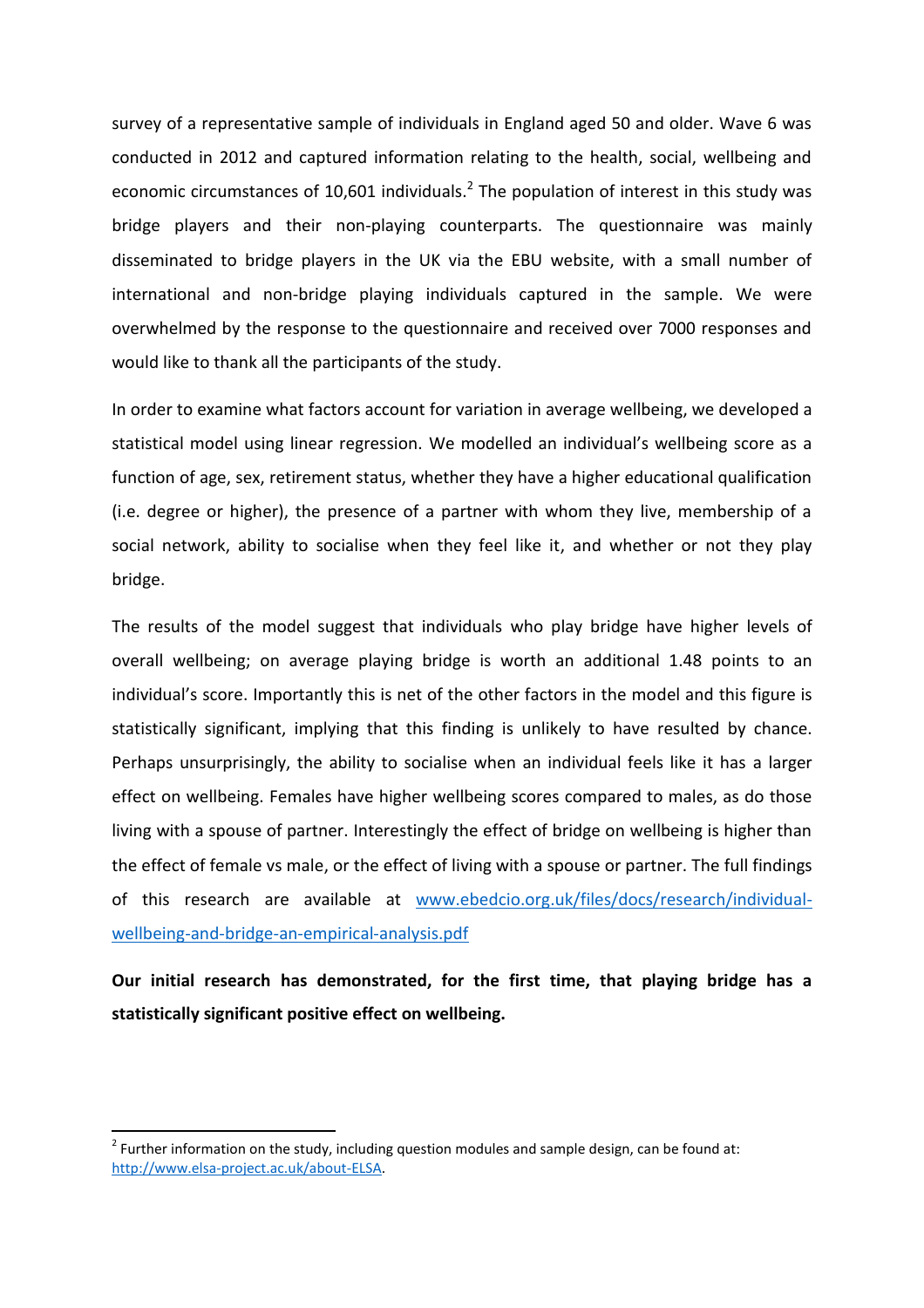## **Do bridge players have altered brains?**

Following our first successful study we now wish to examine if long term bridge playing directly alters the structure and functioning of the brain. We will recruit fifteen bridge players and fifteen appropriate controls (aged 65-75) and perform Functional magnetic resonance imaging or functional MRI (fMRI) at Imperial College, London. fMRI is a functional neuroimaging procedure using MRI technology that measures brain activity by detecting changes associated with blood flow. This technique relies on the fact that cerebral blood flow and neuronal activation are coupled. When an area of the brain is in use, blood flow to that region also increases.



The image above shows an fMRI image with the yellow areas showing increased neuronal activity. fMRI imaging will be used to examine the brains of bridge players and how they may differ from matched controls. Would a bridge player access and utilise different areas of the brain when memory tasks are performed? The brains will be examined in the baseline state, undertaking a cognitive task and with no stimulation. We hypothesise that the scans of bridge players will be altered in areas of the brain associated with reasoning and problem solving.

This work will have benefits to the wider society and demonstrate how bridge alters and preserves brain function. We aim to demonstrate that bridge has a positive effect on neuronal function by maintaining and enhancing neuronal connections. These results would promote the health benefits and encourage new players into the game. A delay in the onset of the ageing process by an average of just one year, or a modest 10-15% improvement in mental awareness, has considerable benefits to society. It would generate considerable direct health cost savings in addition to enhancing the quality of life of the population.